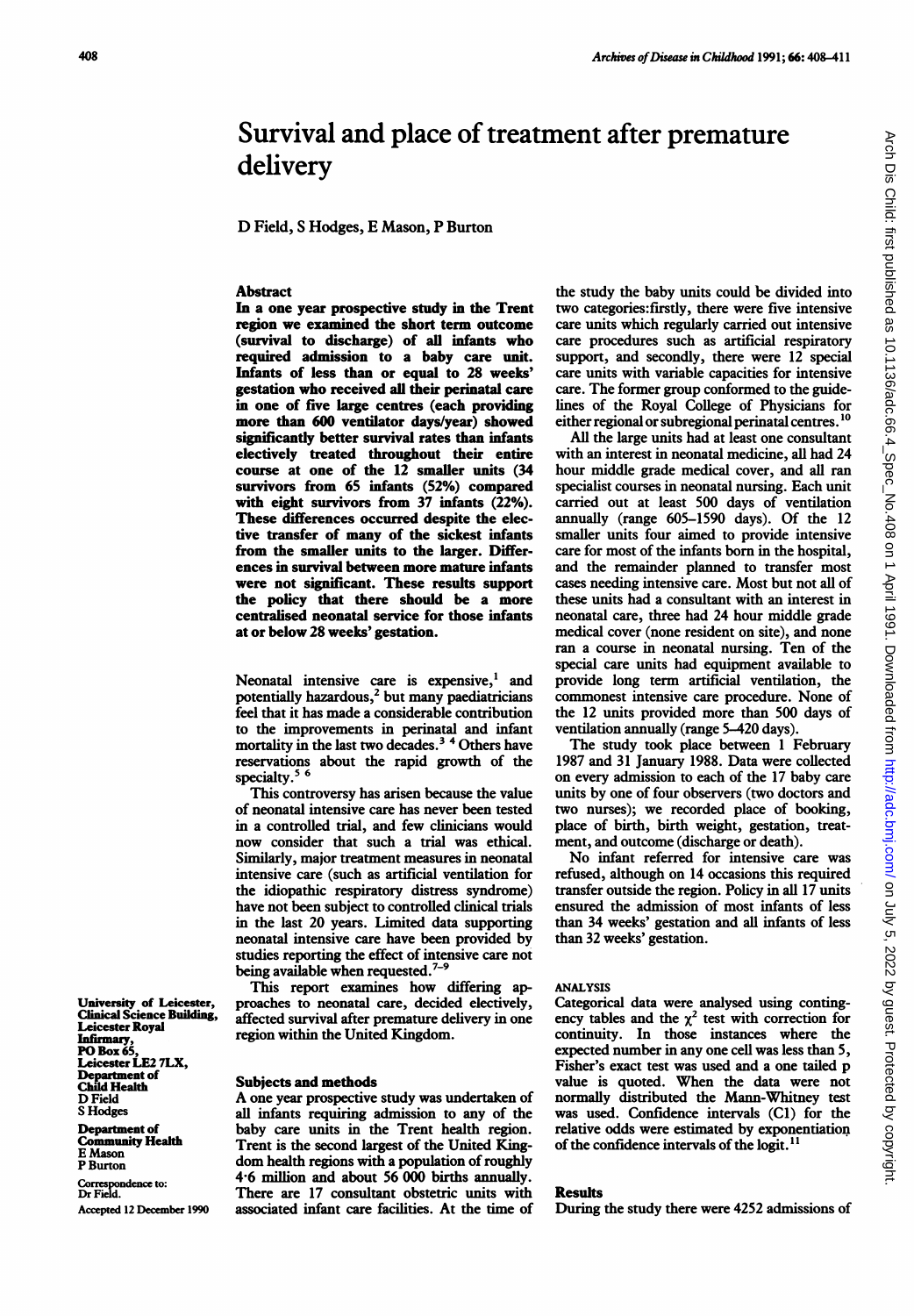Table <sup>I</sup> AU babies studied according to where they received their perinatal care, gestational age, and mortality

| Group                                      | All perinatal<br>care in<br>large units | All perinatal<br>care in<br>small units | Antenatal<br>transfers to<br>large units | Postnatal<br>tranfers to<br>large units |
|--------------------------------------------|-----------------------------------------|-----------------------------------------|------------------------------------------|-----------------------------------------|
| All admissions:                            |                                         |                                         |                                          |                                         |
| Total No                                   | 1443                                    | 2500                                    | 117                                      | 192                                     |
| No (%) deaths                              | 95(7)                                   | 77(3)                                   | 23(20)                                   | 46 (24)                                 |
| Babies of $>32=34$ weeks' gestation        |                                         |                                         |                                          |                                         |
| Total No                                   | 268                                     | 345                                     | 17                                       | 28                                      |
| No (%) deaths                              | 4(2)                                    | 5(2)                                    | 1(6)                                     | 5(18)                                   |
| Babies of $>30$ $\leq 32$ weeks' gestation |                                         |                                         |                                          |                                         |
| Total No                                   | 174                                     | 170                                     | 30                                       | 31                                      |
| No (%) deaths                              | 9(5)                                    | 11(6)                                   | 3(10)                                    | 3(10)                                   |
| Babies of $>28$ $\leq$ 30 weeks' gestation |                                         |                                         |                                          |                                         |
| Total No                                   | 97                                      | 30                                      | 19                                       | 25                                      |
| No (%) deaths                              | 17(18)                                  | 2(7)                                    | 8(42)                                    | 9(36)                                   |
| Babies of $\leq 28$ weeks' gestation       |                                         |                                         |                                          |                                         |
| Total No                                   | 65                                      | 37                                      | 35                                       | 47                                      |
| No (%) deaths                              | 31(48)                                  | 29 (78)                                 | 14 (40)                                  | 19(40)                                  |

infants born inside the region. These were divided into four groups: babies who received all their perinatal care in one of the five hospitals with full intensive care facilities, those who received all their perinatal care in one of the 12 hospitals not designated as having full intensive care facilities, those transferred antenatally from a small hospital to a large hospital, and those transferred after delivery from a small hospital to a large hospital. The distribution by gestational age and survival of infants in the four groups is shown in table 1.

Comparing infants treated in the large hospitals with those treated in the small ones, several points arise.

Survival among all admissions (irrespective of gestational age) was apparently better for infants in the smaller units. This is not an appropriate comparison, however, because the special care units operated a completely different admission policy that lead to the admission of <sup>a</sup> large number of mature infants for treatments other than intensive care (infants  $>34$ weeks' gestation, no intensive care: larger units 756, 56% of all admissions; smaller units 1864, 77% of all admissions). An increased number of lethal malformations was also included in the deaths on large units (33 compared with 24). Other malformations that required operation carrying a high mortality (for example, diaphragmatic hernia) were transferred out of the small units and are included in columns 3 and 4 of table 1.

Survival of infants of  $>32$  but  $\leq 34$  weeks' gestation,  $>30$  but  $\leq 32$  weeks' gestation, and  $>$ 28 but  $\leq$ 30 weeks' gestation was not significantly different between the two types of unit  $(p=0.65, 0.77,$  and  $0.12$ , respectively, Fisher's exact test). Relative odds (95% C1) of dying (small units compared with large units) in these gestational age groups were: $0.97$   $(0.25$  to  $3.70)$ , 1.26 (0.50 to  $3.23$ ), and 0.34 (0.07 to 1.61), respectively.

Survival of infants  $\leq$ 28 weeks' gestation was significantly better for infants treated in designated intensive care units (34 survivors from 65 infants compared with eight survivors from 37 infants,  $\chi^2$  7.94, 1 df, p<0.005; relative odds (95% Cl) of dying (small units compared with large units) were 3-98 (1-55 to 10-18)). Improved survival was not related to an excess of congenital abnormalities among infants in special care units.

In addition, the two groups of infants were compared with a scoring system designed to predict outcome based on the following variables: birth weight, gestation, respiratory distress at birth, cephalic or breech presentation, Apgar scores at <sup>1</sup> and 5 minutes, and multiple pregnancy.<sup>12</sup> The most important components of this score are respiratory distress at birth, birth weight, and Apgar score at 5 minutes. Only the incidence of respiratory distress was significantly different between the two types of unit indicating a worse potential for infants from larger units. Large units had 62 of 65 with respiratory disease compared with small units that had 28 out of 37,  $p < 0.01$ ; mean (SD) birth weight in large units was 970 (26) g and in small units 930 (28) g,  $p > 0.05$ ; and mean (SD) 5 minute Apgar scores in large units were 7 (2), range  $1-10$  and in small units  $6(3)$ , range  $1-10$ ,  $p>0.05$ . There were no significant differences between any of the other variables.

Despite being particularly high risk groups (confirmed by risk scoring) infants of  $\leq 28$ weeks' gestation who were transferred either antenatally or postnatally to large units showed improved survival compared with infants who remained in special care nurseries. Antenatal transfers  $\leq 28$  weeks' gestation: 21 survivors from 35 infants compared with eight survivors from 37 infants,  $\chi^2 = 9.48$ , 1 df, p<0.002; relative odds of dying (95% Cl) (transferred compared with not transferred 5-44 (1-89 to 15.62). Postnatal transfers at  $\leq$ 28 weeks' gestation: 28 survivors from 47 infants compared with eight survivors from 37 infants,  $\chi^2 = 11.31$ ,

Table 2 Babies who received all their perinatal care in large or small units divided according to birth weight and mortality

|                             | All perinatal<br>care in<br>large units | All perinatal<br>care in<br>small units |
|-----------------------------|-----------------------------------------|-----------------------------------------|
| All babies                  |                                         |                                         |
| Total No                    | 1443                                    | 2500                                    |
| No (%) deaths               | 95 (7)                                  | 77 (3)                                  |
| Babies weighing 2000–2500 g |                                         |                                         |
| Total No                    | 289                                     | 603                                     |
| No (%) deaths               | 3(1)                                    | 10(2)                                   |
| Babies weighing 1500–2000 g |                                         |                                         |
| Total No                    | 295                                     | 355                                     |
| No (%) deaths               | 7(2)                                    | 9(3)                                    |
| Babies weighing 1000-1500 g |                                         |                                         |
| Total No                    | 146                                     | 90                                      |
| No (%) deaths               | 20(14)                                  | 11(12)                                  |
| Babies weighing <1000 g     |                                         |                                         |
| Total No                    | 58                                      | 35                                      |
| No (%) deaths               | 33 (57)                                 | 26 (74)                                 |
|                             |                                         |                                         |